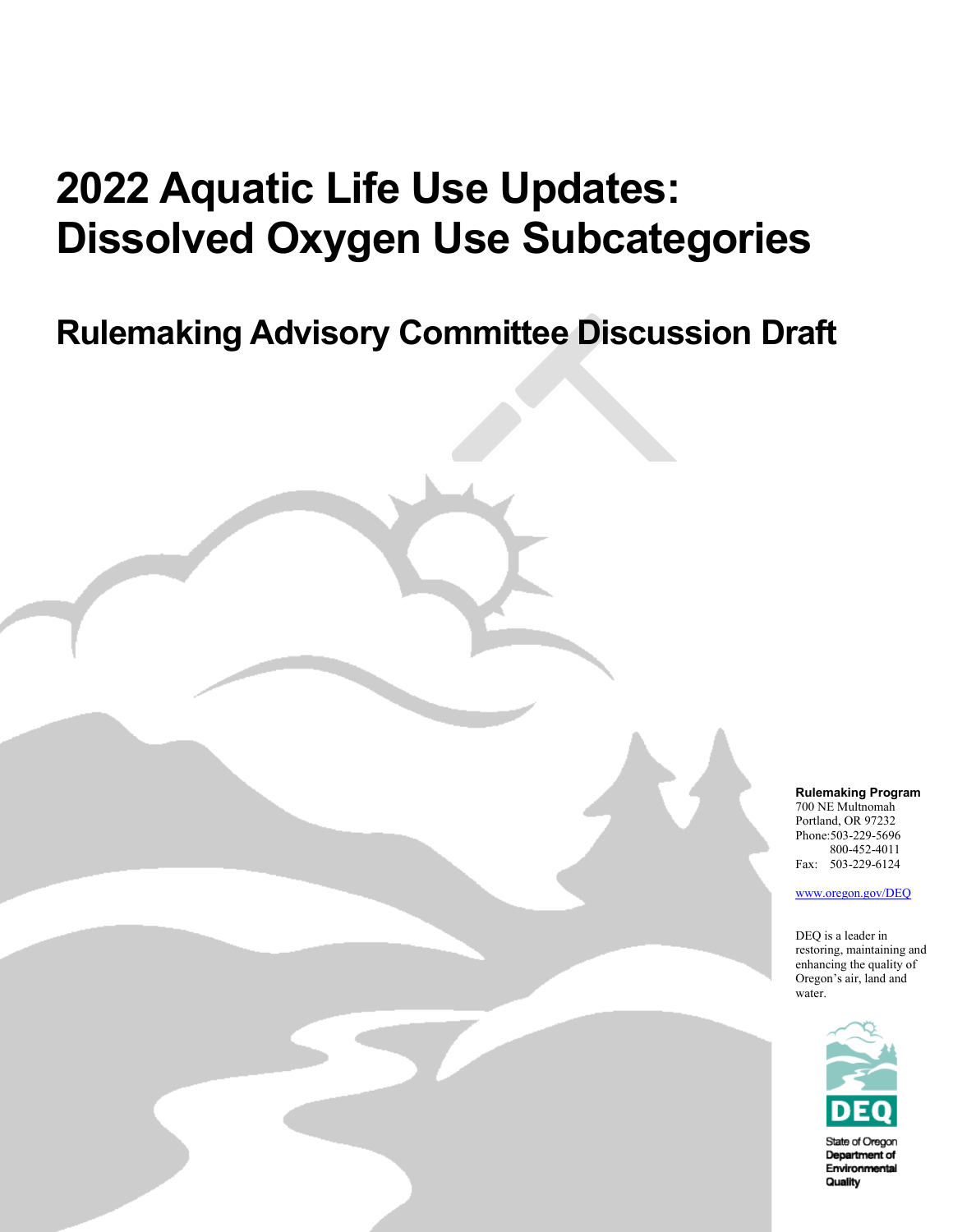Discussion Draft, April, 2022

This report prepared by:

Oregon Department of Environmental Quality 700 NE Multnomah Street, Suite 600 Portland, OR 97232 1-800-452-4011 [www.oregon.gov/deq](http://www.oregon.gov/deq)

> Contact: James McConaghie 503-229-5619

Debra Sturdevant 503-229-6691

DEQ can provide documents in an alternate format or in a language other than English upon request. Call DEQ at 800-452-4011 or emai[l deqinfo@deq.state.or.us.](mailto:deqinfo@deq.state.or.us)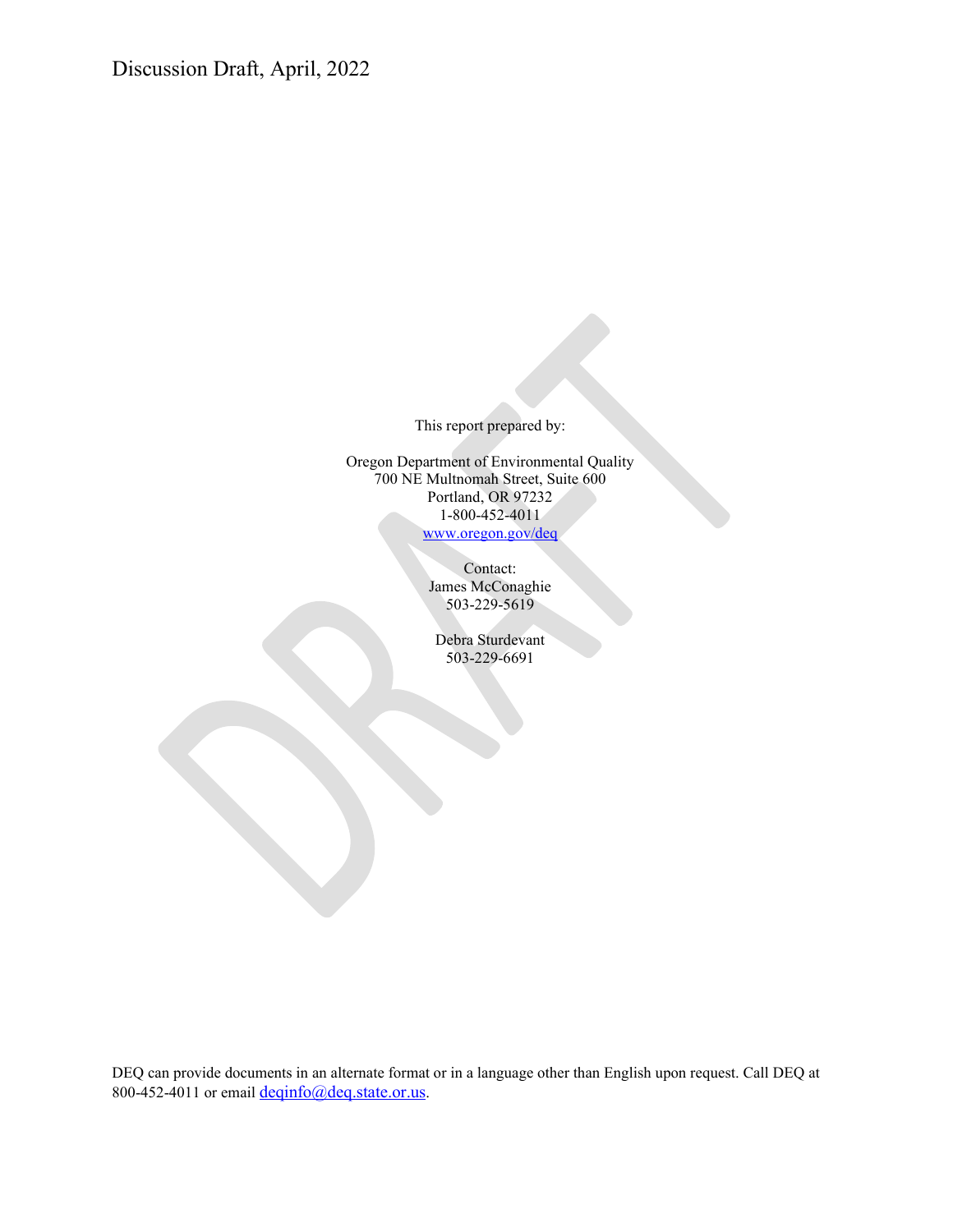### **Table of Contents**

| $\mathbf{1}$ | Methodology for designating aquatic life use subcategories – Dissolved Oxygen  4 |  |
|--------------|----------------------------------------------------------------------------------|--|
| 1.1          |                                                                                  |  |
| 1.2          |                                                                                  |  |
| 1.3          |                                                                                  |  |
|              |                                                                                  |  |
|              |                                                                                  |  |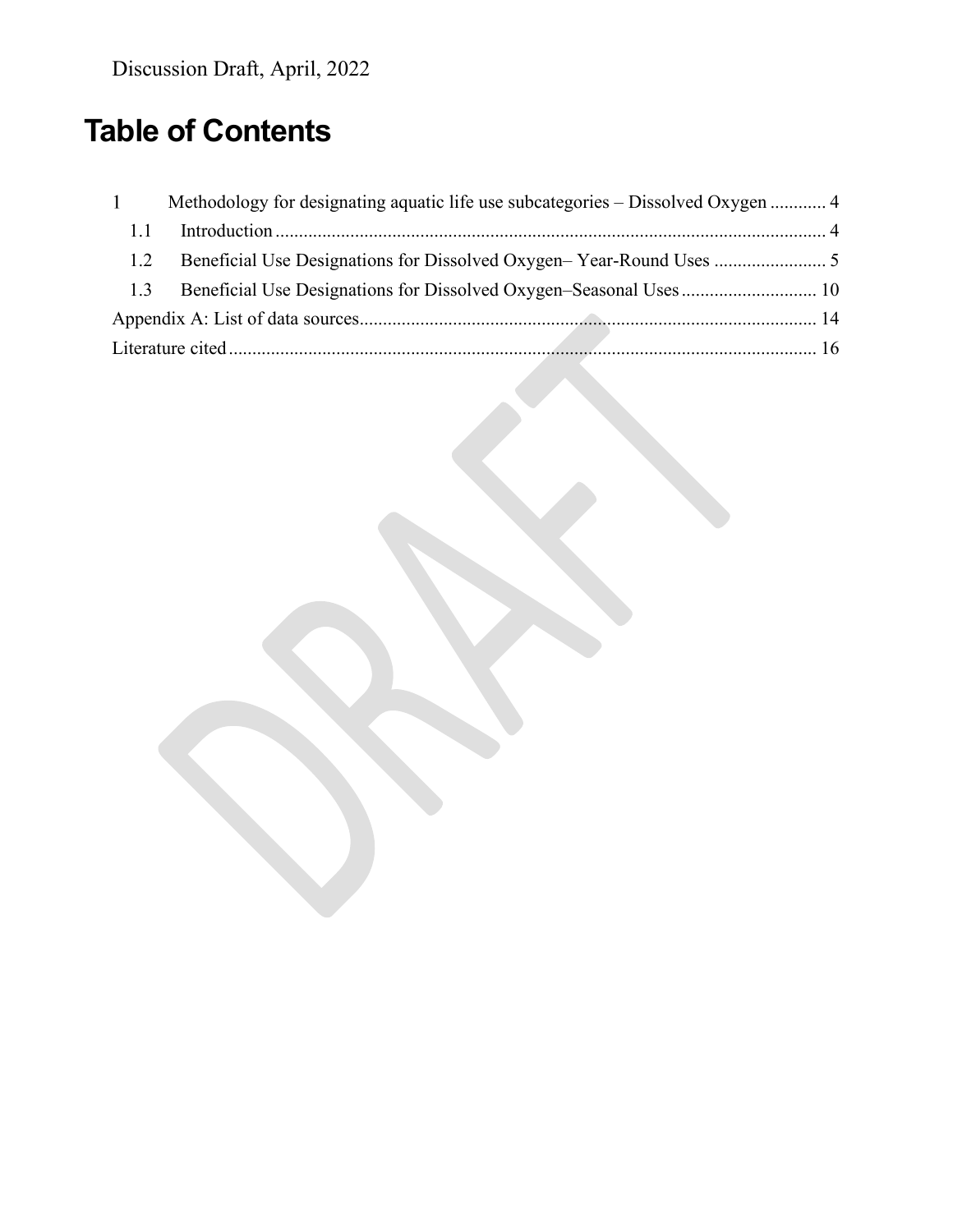# <span id="page-3-0"></span>**Methodology for designating aquatic life use subcategories – Dissolved Oxygen**

### <span id="page-3-1"></span>**1.1 Introduction**

The objective of the water quality standard for dissolved oxygen is to protect aquatic life from anthropogenic disruption of dissolved oxygen levels. There are various cold-water, cool-water and warm-water aquatic life communities in Oregon that each have different general dissolved oxygen requirements. Since fish and aquatic life is a beneficial use that is designated for essentially every waterbody in Oregon, each water body will be assigned one of these year-round aquatic life use subcategories for dissolved oxygen.

DEQ adopted the existing dissolved oxygen standards in 1996. The use subcategories for dissolved oxygen have not been designated in rule. However, Oregon has applied the standards consistently for many years as described in memos to EPA in 1998 and 2004. These memos identify where and when the various dissolved oxygen criteria are applied to protect aquatic life and have been DEQ's standard practice since 1998. DEQ is proposing to adopt use subcategory designations in rule consistent with these existing procedures where appropriate. The new use designations shall be amendments to the basin-specific beneficial use rules in OAR-340-041-101 to OAR-340-041-340.

Unlike the beneficial use subcategories for temperature criteria, which are based on identifying the most sensitive individual species, the use subcategories for dissolved oxygen are based on protecting aquatic communities [\(Table 1\)](#page-4-1). The dissolved oxygen criteria were designed to protect community assemblages in estuarine, marine, and freshwater systems dominated by warm, cool, and cold-water species with similar dissolved oxygen requirements. Therefore, use subcategories are not identical between the temperature and dissolved oxygen standards. Since salmonids are among the most sensitive species in terms of dissolved oxygen requirements, the use subcategories for dissolved oxygen overlap with some of the aquatic life use subcategories for temperature.

Because dissolved oxygen concentration varies through time in the natural environment, the water quality standard includes 7-day and 30-day mean criteria in addition to an instantaneous minimum of dissolved oxygen concentration. It also recognizes that dissolved oxygen concentration may not be optimal at all times or in all places for every individual organism. The water quality standards for dissolved oxygen were developed based on requirements of the most sensitive aquatic species in each community, but allow for an acceptable level of risk to occur for individual organisms as long as the community is protected (DEQ 1995a). Given these circumstances, the policy objective for the dissolved oxygen standard was to minimize risk to aquatic ecosystems from anthropogenic impacts.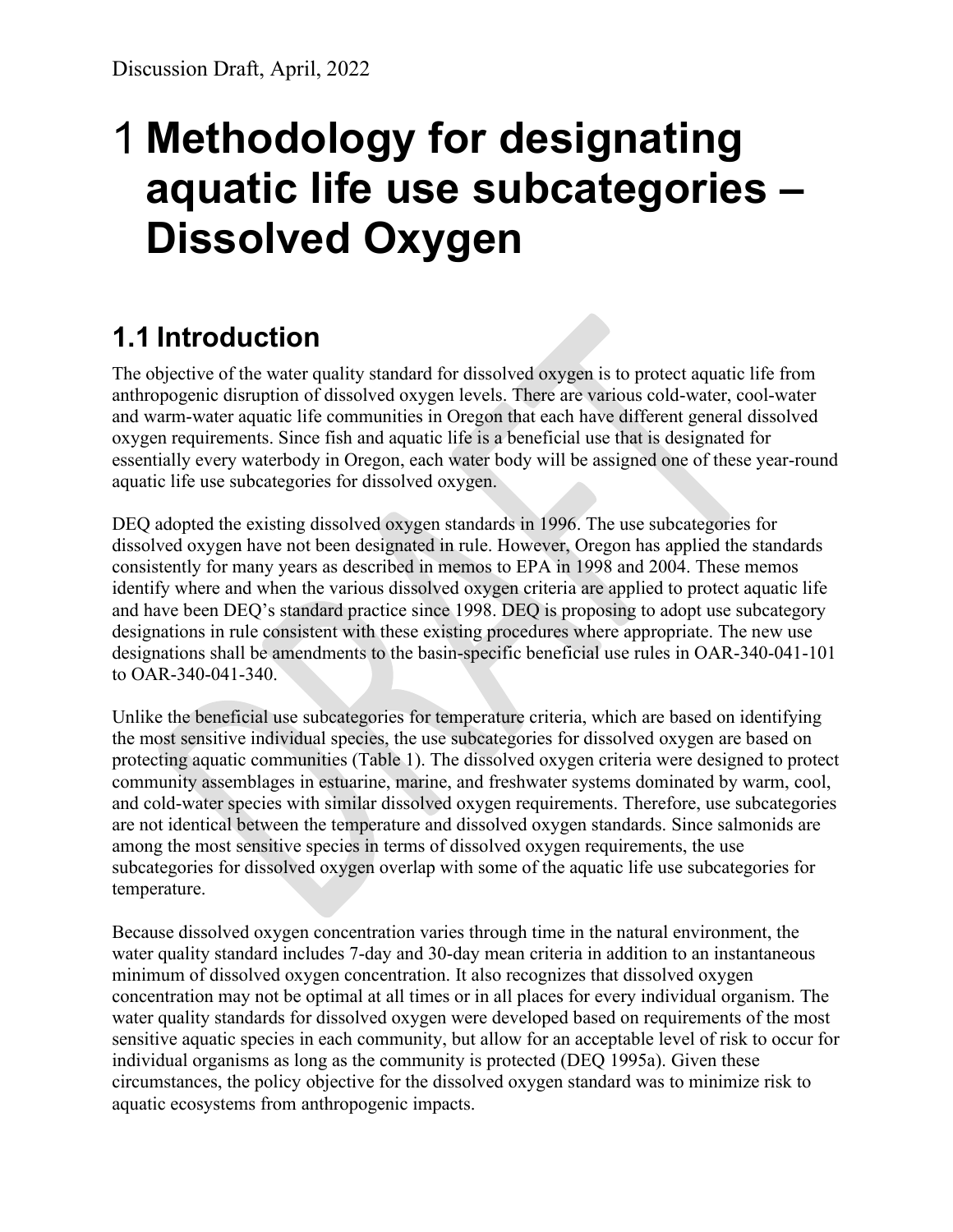<span id="page-4-1"></span>**Table 1. Dissolved oxygen use categories and criteria metrics. Multiple metrics apply, including a 30-day mean of daily mean concentration (30-D) a 7-day mean of daily mean (7-D), a 7-day mean of the daily minimum (7-Mi) concentration, and absolute minimum (Min) metrics. The 7-day and 30 day metrics are calculated from continuously monitored data sets. Concentrations shown in grey shaded boxes are used as a minimum allowed concentration when evaluating grab or instantaneous samples. All criteria apply to the water column except for the inter-gravel dissolved oxygen limit (IGDO) for salmonid spawning.**

| <b>Use Subcategory</b>         | <b>Metrics and Concentration</b><br>(mg/L) |         |       |            |
|--------------------------------|--------------------------------------------|---------|-------|------------|
|                                | $30-D$                                     | $7 - D$ | 7- Mi | <b>Min</b> |
|                                |                                            |         |       | 9.0        |
| <b>Salmonid Spawning</b>       |                                            | 11.0    |       | 8.0        |
|                                |                                            |         |       | (IGDO)     |
|                                |                                            |         |       |            |
| <b>Cold Water Aquatic Life</b> | 8.0                                        |         | 6.5   | 6.0        |
|                                |                                            |         |       |            |
|                                |                                            |         |       |            |
| <b>Cool Water Aquatic Life</b> | 6.5                                        |         | 5.0   | 4.0        |
| Warm Water Aquatic Life        | 5.5                                        |         |       | 4.0        |
| <b>Estuarine Waters</b>        |                                            |         |       | 6.5        |
| <b>Marine</b>                  | Narrative - No change from<br>background   |         |       |            |

### <span id="page-4-0"></span>**1.2 Beneficial Use Designations for Dissolved Oxygen– Year-Round Uses**

The following decision rules are proposed to identify the aquatic life use subcategories for dissolved oxygen that occur year-round, including throughout the summer.

#### **Cold Water Aquatic Life**

The most sensitive fish and aquatic life use subcategory for dissolved oxygen is for protection of Oregon's native cold-water communities as described in **OAR-340-041-016 Table 21**. These communities are identified as waters dominated by populations of cold- water fish that may include native salmon, steelhead, mountain whitefish, char including bull trout, and native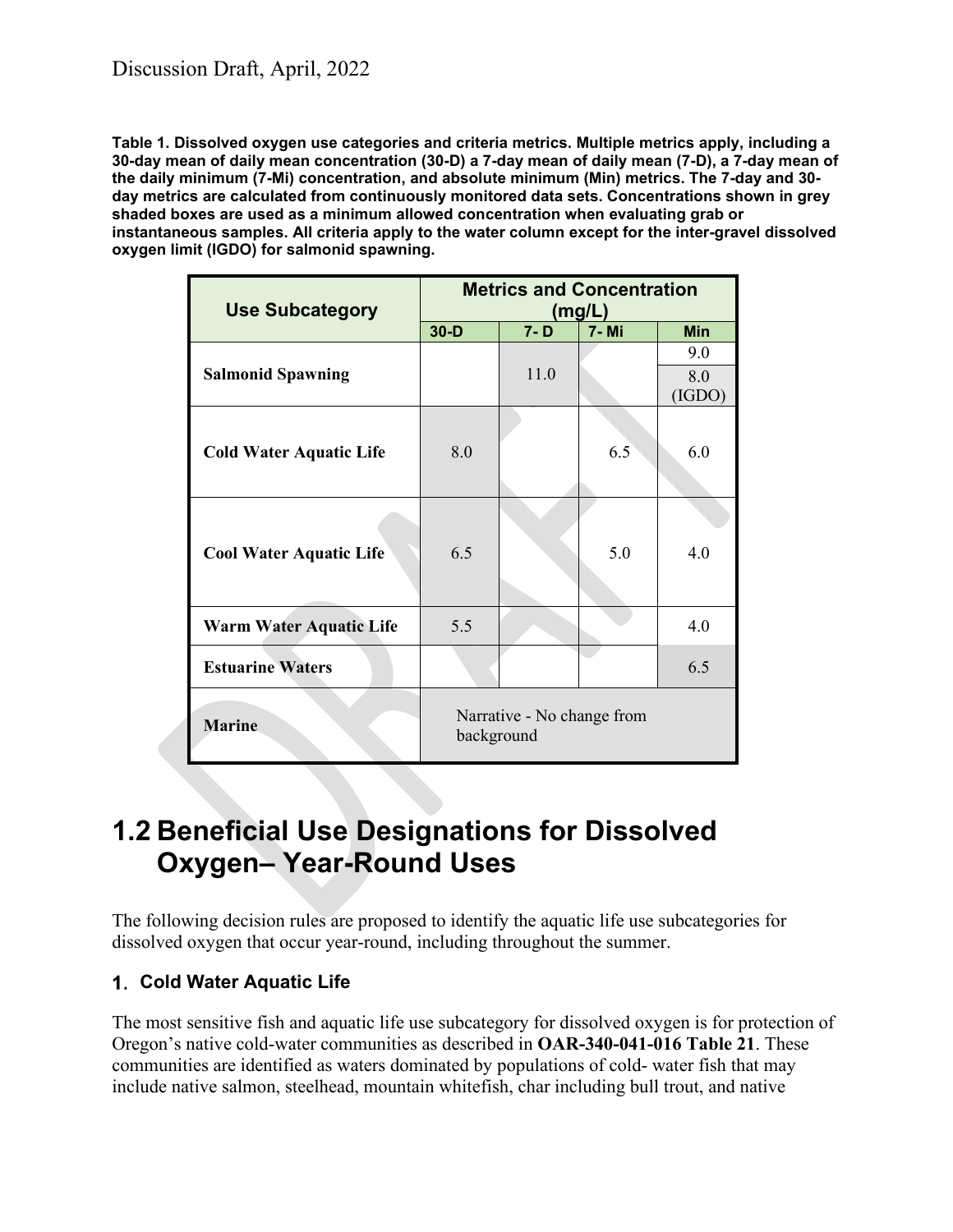#### Discussion Draft, April, 2022

resident trout. The criteria for this use subcategory present no measurable risk to cold-water native fish and invertebrates species.

#### **Decision Rules**

DEQ designates the **Cold Water Aquatic Life** use for waters:

- 1. With a designated use subcategory for temperature of "Core Cold Water Habitat"
- 2. With a designated use subcategory for temperature of "Bull Trout Spawning and Juvenile Rearing"
- 3. When the beneficial use subcategory for temperature is:
	- a. Redband or Lahontan Cutthroat Trout or
	- a. Salmon and Trout Rearing and Migration, the dissolved oxygen subcategory is either cool or cold, depending on the ecoregion the waterbody is located in.

DEQ designates waters NOT otherwise designated for the "Cool Water Aquatic Life" use within NHD-PLUS catchments intersecting the following EPA Level III and Level IV Ecoregions designated as "Cold water aquatic life":

| <b>Level III Ecoregion:</b>          |                                   | <b>Level IV Ecoregions:</b>     |
|--------------------------------------|-----------------------------------|---------------------------------|
|                                      | <b>Coast Range</b>                | All                             |
| Cascades<br><b>Klamath Mountains</b> |                                   | All                             |
|                                      |                                   | $\overline{All}$                |
|                                      | Willamette Valley                 | Willamette Valley Foothills     |
|                                      | <b>Eastern Cascades Slope and</b> | Ponderosa Pine/Bitterbrush      |
|                                      | Foothills                         | Woodland                        |
|                                      |                                   | <b>Pumice Plateau Basins</b>    |
|                                      |                                   | <b>Fremont Pine/Fir Forest</b>  |
|                                      |                                   | Southern Cascade Slope          |
|                                      |                                   | <b>Grand Fir Mixed Forest</b>   |
|                                      |                                   | Pumice Plateau                  |
|                                      | <b>Blue Mountains</b>             | John Day/Clarno Highlands       |
|                                      |                                   | Maritime-Influenced Zone        |
|                                      |                                   | Melange                         |
|                                      |                                   | Wallowas/Seven Devil's          |
|                                      |                                   | Mountains                       |
|                                      |                                   | Canyons and Dissected Highlands |
|                                      |                                   | Continental Zone Highlands      |
|                                      |                                   | Mesic Forest Zone               |
|                                      |                                   | Subalpine-Alpine Zone           |
|                                      |                                   | Cold Basins                     |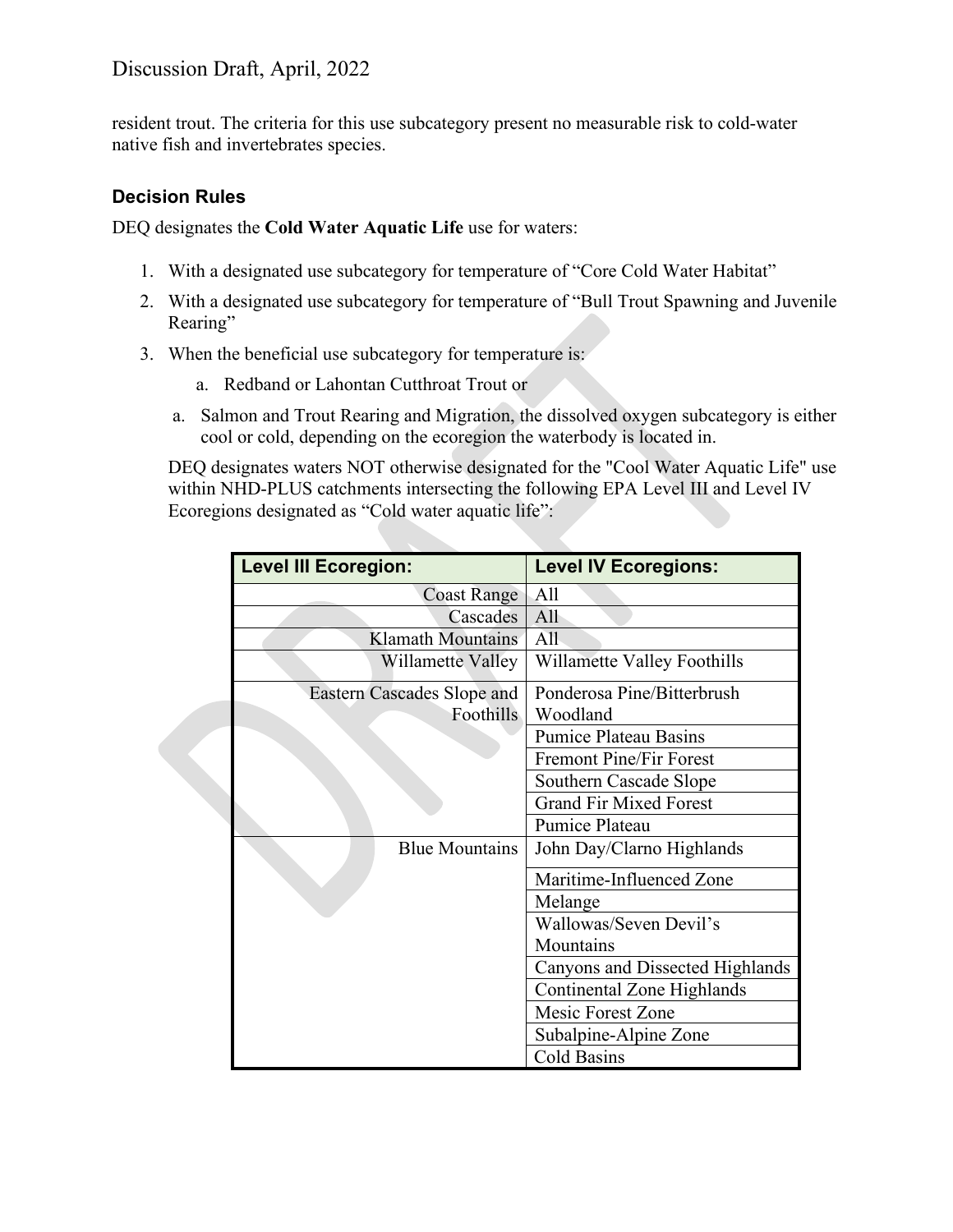DEQ is updating habitat distribution data for the 'Core Cold Water" and "Bull Trout Spawning & Juvenile Rearing" use subcategories for temperature based on the most recent data in ODFW's FHD for salmon, steelhead, and Bull Trout and additional Bull Trout habitat distribution from the USFWS Final Critical Habitat Rule (75 FR 63898, October 18, 2010)**.** And the most recent life stage activity timing information provided by ODFW.

In addition, habitat distribution data for potential Bull Trout spawning and juvenile rearing habitat that is necessary for long-term health and viability of Bull Trout populations consistent with recovery plans and restoration goals for the "Bull Trout Spawning & Juvenile Rearing" use subcategory identified through consultation with ODFW and the USFWS. Revisions to methods for identifying waters for the "Cold Water Aquatic Life" designation through revised Ecoregion-based boundaries and habitat distribution of species indicating mixed cool/cold and cool-water communities follows the revisions for "Cool Water Aquatic Life" described in the following section.

#### **Cool Water Aquatic Life**

The cool water aquatic life use subcategory recognizes that there are waters in Oregon dominated by cool water communities in the summer months that are also used by some cold-water species at least part of the year as described in **OAR-340-041-016 Table 21**. The cool-water aquatic life community is identified as those waters supporting mixed populations of native cool-water species, such as sculpin, sucker, smelt, chub, and minnows (cyprinids). Salmon, trout, and other cold-water biota may be present during part or all of the year but do not form a dominant component of the community structure. The criteria that protect this use present no measurable risk to cool-water native fish and invertebrate species and minimal risk to cold-water species, which may be present for limited times during the year.

#### **Decision Rules**

DEQ designates C**ool Water Aquatic Life Use** for waters where any of the following conditions are met:

- 1. the designated use subcategory for temperature is "Cool Water Species" and the waters are **NOT** specifically identified as "Warm Water Aquatic Life" (see Warm Water Aquatic Life below).
- 2. the designated use subcategory for temperature is "Salmon and Steelhead Migration Corridors"
- 3. Waterbodies that contain cool water species according to ODFW's fish habitat distribution database (FHD) (see **[Table 2](#page-14-0)** in Appendix A, below).
- 4. In waters where the designated use subcategory for temperature is:
	- a. 'Redband or Lahontan Cutthroat Trout' or
	- b. 'Salmon and Trout Rearing and Migration'

the dissolved oxygen subcategory is either cool or cold, depending on the ecoregion where the waterbody is located.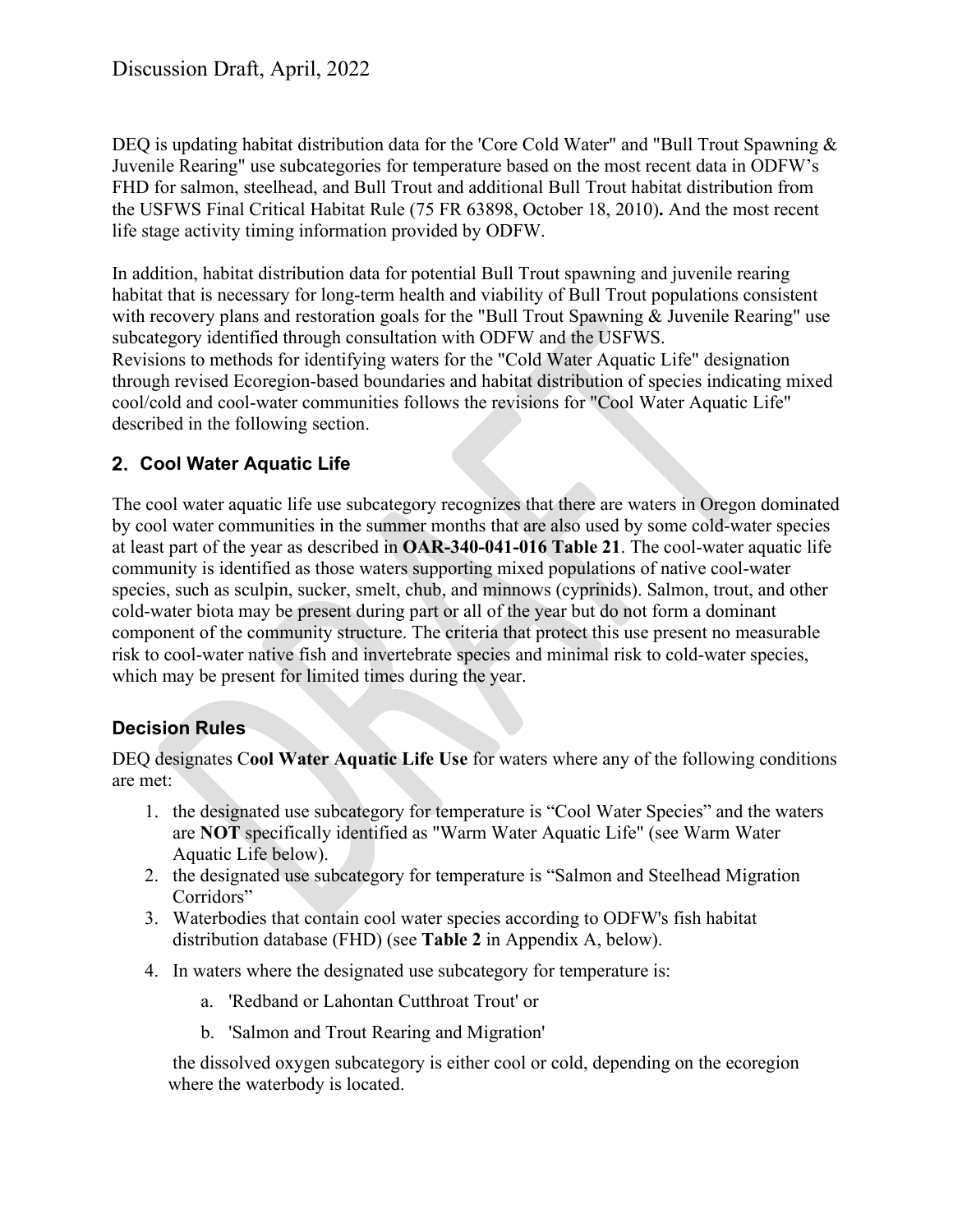DEQ designates waters within NHD-PLUS catchments wholly contained within the following EPA Level III and Level IV Ecoregions as "Cool water aquatic life":

| <b>Level III Ecoregion:</b> | <b>Level IV Ecoregions:</b>          |
|-----------------------------|--------------------------------------|
| Columbia Plateau            | All                                  |
| <b>Snake River Plain</b>    | A11                                  |
| Northern Basin and Range    | All                                  |
| Willamette Valley           | Willamette River and Tributaries     |
|                             | <b>Gallery Forest</b>                |
|                             | <b>Prairie Terraces</b>              |
|                             | Portland/Vancouver Basin             |
| Eastern Cascades Slope and  | Oak/Conifer Foothills                |
| <b>Foothills</b>            | Klamath/Goose Lake Basins            |
|                             | Klamath Juniper Woodland             |
| <b>Blue Mountains</b>       | John Day/Clarno Uplands              |
|                             | <b>Canyons and Dissected Uplands</b> |
|                             | <b>Continental Zone Foothills</b>    |
|                             | <b>Blue Mountain Basins</b>          |
|                             | <b>Deschutes River Valley</b>        |

DEQ using the most recent updated habitat distribution date from 2021 ODFW-FHD to determine where the designated use subcategory for temperature is 'Cool Water Species'. This also shows the extent of known habitat for species of concern indicating cool water communities of aquatic life.

Since 2010, DEQ has differentiated waters in the cool- and cold-water aquatic life use subcategories for purposes of implementation through a list of EPA Level III and Level IV Ecoregions. Ecoregions are delineated based on multiple factors related to geology, landforms, soils, vegetation, climate, land use, wildlife, and hydrology. The ecoregion boundaries do not generally align well with NHD watershed and catchment boundaries. Because the ecoregion boundaries are not hydrologically based, their geometry creates undesirable edge effects when these divide streams oriented longitudinally to the ecoregion boundaries. Alignment with the boundaries of NHD-PLUS catchments within these Ecoregions addresses those edge effects.

DEQ also proposes to identify waters for the "Cool" community based on distribution of coolwater species habitat in the ODFW FHD. A list of species that indicate "Cool" communities is derived from the temperature and dissolved oxygen issue papers.

#### **Warm Water Aquatic Life**

The "Warm-Water Aquatic Life" use subcategory applies to aquatic communities that are adapted to warm-water conditions and do not contain either cold- or cool-water species as described in **OAR-340-041-016 Table 21.** The warm water community is identified as those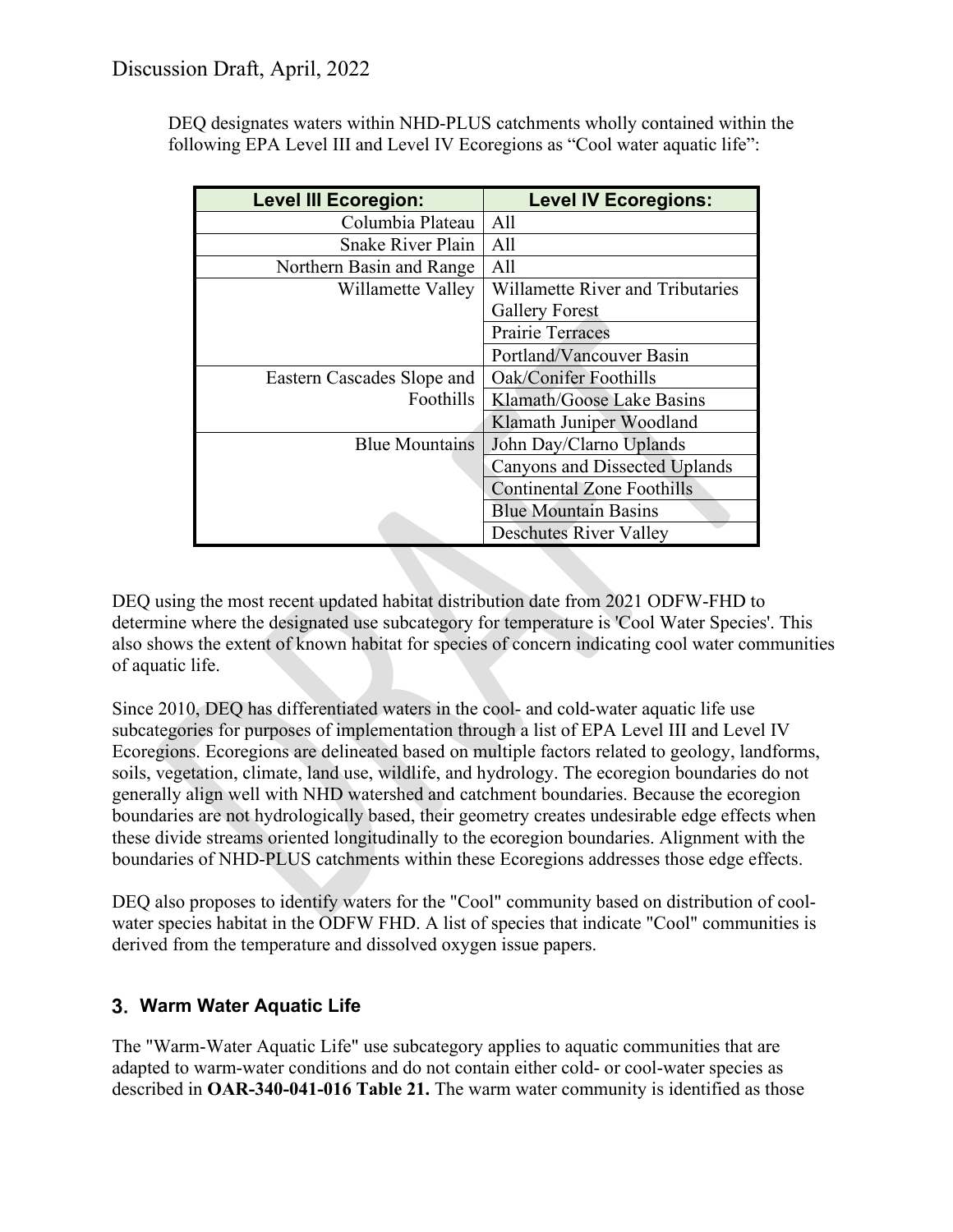waters whose populations are characterized by native or introduced warm-water species. The criteria that protect this use are based on a level that presents no measurable risk to warm-water native fish and invertebrates species but may present a slight risk to cold and cool-water species that are present.

DEQ designates the **warm water aquatic life** use subcategory for waters:

- 1. With a designated use subcategory for temperature of "Borax Lake Chub"
- 2. The following waters:
	- a. Malheur River Namorf Creek to Mouth
	- b. Willow Creek Brogan Creek to Mouth
	- c. Bully Creek Reservoir to Mouth
	- d. Owyhee River River Mile 0 to 18
	- e. Malheur Lake Basin Natural lakes; water associated with Borax Lake and Lower Borax Lake
	- f. Goose and Summer Lakes Basin Highly alkaline and saline lakes

No revisions to the established implementation procedures currently used for identifying this subcategory dissolved oxygen are being considered at this time.

DEQ has more accurate waterbody delineation available in the from the NHD- High Resolution waterbody dataset. These boundaries can be used to better identify natural lakes in the Malheur Lake Basin and highly alkaline and saline lakes in the Goose and Summer Lakes Basin for designation of waters for "Warm Water Aquatic Life". Natural lakes will be identified as the NHD waterbodies coded with the feature type (FType) for lake/pond (390). Highly alkaline and saline lakes will be identified as the NHD waterbodies coded with the FType for lakes/ponds and described by the Oregon Lakes Atlas<sup>[1](#page-8-0)</sup> as saline or highly alkaline, or identified as NHD waterbodies coded with the FType for playa (361).

#### **Estuarine Waters**

Estuarine waters have a separate dissolved oxygen criterion from freshwaters, as stated in **OAR-340-041-0016 (5)**. Estuarine waters are defined in **OAR-340-041-0002 (22)** as all mixed fresh and oceanic waters in estuaries or bays from the point of oceanic water intrusion inland to a line connecting the outermost points of the headlands or protective jetties.

DEQ uses the estuary classification used by the Oregon Department of Land Conservation and Development (DLCD) Oregon Coastal Management Program<sup>[2](#page-8-1)</sup> to delineate estuarine waters<sup>[3](#page-8-2)</sup>. **Estuarine waters** include waters within the Estuarine Coastal, Estuarine Open Water, and

<span id="page-8-0"></span><sup>1</sup> https://oregonlakesatlas.org/

<span id="page-8-1"></span><sup>2</sup> Oregon Coastal Management Program https://www.oregon.gov/LCD/OCMP/pages/index.aspx

<span id="page-8-2"></span><sup>3</sup> DEQ 2017, Water Quality Program Memorandum: Methods for Delineating Estuarine Water Type for Mapping Beneficial Uses and Applying Criteria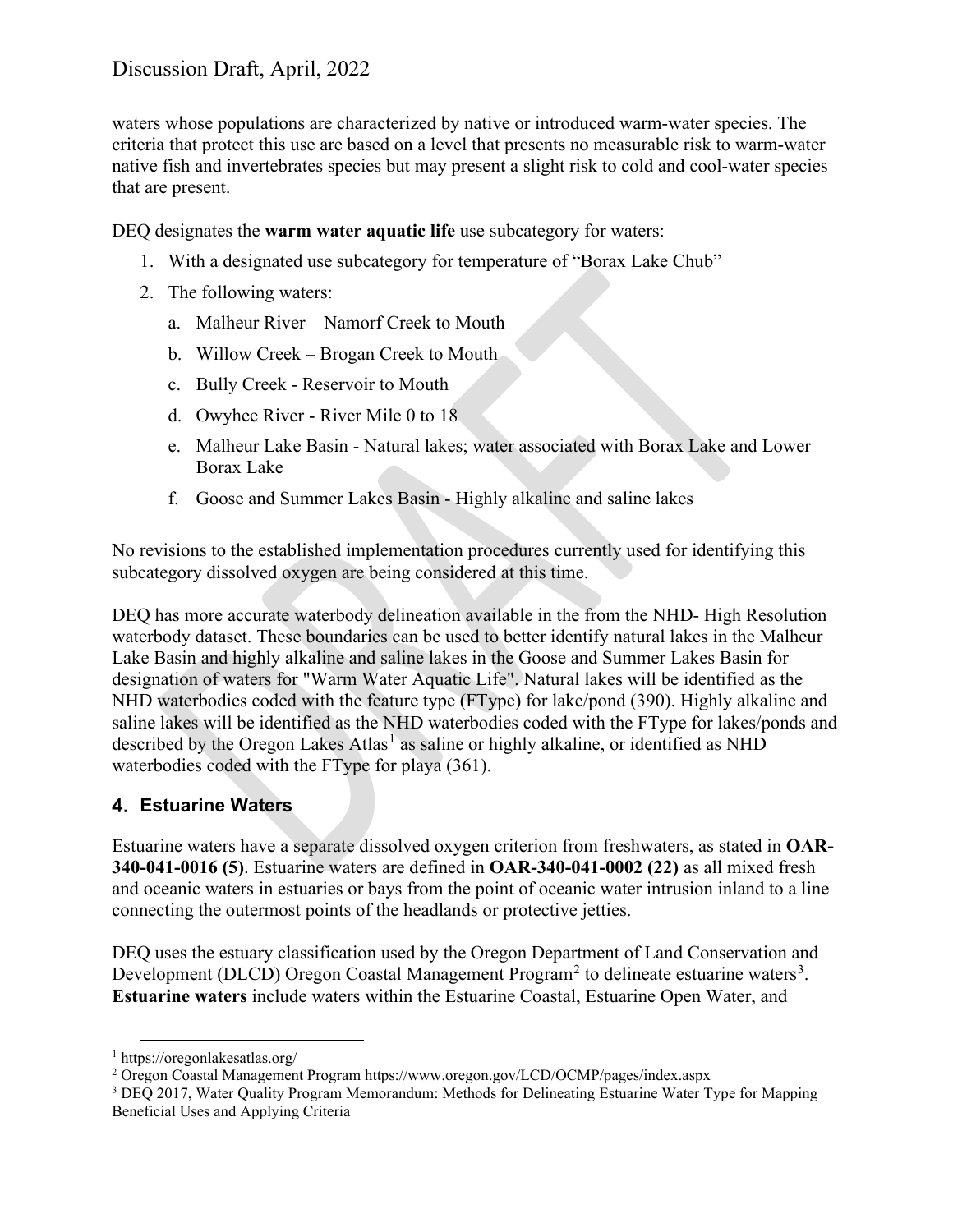Estuarine Open Water Subtidal classes of the Oregon Department of Land Conservation and Development's Oregon Estuary and Shorelands Habitat Atlas. [4](#page-9-1) The estuary delineation from the DLCD classification for the purposes of applying Oregon's water quality standards is available in a web-based GIS tool<sup>[5](#page-9-2)</sup>.

No revisions to the established implementation procedures currently used for dissolved oxygen are being considered at this time. Use of the CMECS boundaries to identify estuarine waters has been used in implementation of the dissolved oxygen standard since 2017.

#### **Ocean Waters**

The "Ocean Waters" or marine waters are defined in **OAR-340-041-002 (34)** as all oceanic, offshore waters outside of estuaries or bays and within the territorial limits (3 nautical miles) of the State of Oregon. Ocean waters are determined to begin immediately offshore of designated estuarine waters and open coastline.

DEQ designates the **ocean waters** aquatic life use subcategory for the waters that meet the definition of ocean/marine waters in OAR 340-041-0002(34).

No revisions to the established implementation procedures currently used for identifying this subcategory dissolved oxygen are being considered at this time.

### <span id="page-9-0"></span>**1.3 Beneficial Use Designations for Dissolved Oxygen–Seasonal Uses**

#### **Salmonid Spawning locations**

"Salmonid Spawning" is a seasonal use that applies to waters with native salmon, steelhead, resident trout and char spawning habitat. The spawning criteria apply for part of the year when spawning and incubation of embryos occurs, until emergence of the fry from the gravels. The criteria established to protect this use provide a level of low to no risk of impairment to spawning, egg development and incubation to emergence from the gravels for sensitive native fish species, other native fish, and invertebrates.

#### **Salmon, steelhead, and char spawning locations**

DEQ identifies salmonid spawning by anadromous salmon and steelhead populations and native char in waters where:

1. Salmon & Steelhead Spawning is designated following the procedures for designating use subcategories for temperature. These subcategories will be designated on the following sub-basin maps set out at OAR 340-041-0101 to 340-041-0340: Tables 101B, and 121B, and Figures 130B, 151B, 160B, 170B, 220B, 230B, 271B, 286B, 300B, 310B, 320B, and 340B.

<span id="page-9-1"></span><sup>4</sup> https://www.coastalatlas.net/estuarymaps/

<span id="page-9-2"></span><sup>5</sup> https://hdcgcx2.deq.state.or.us/HVR291/?viewer=wqsa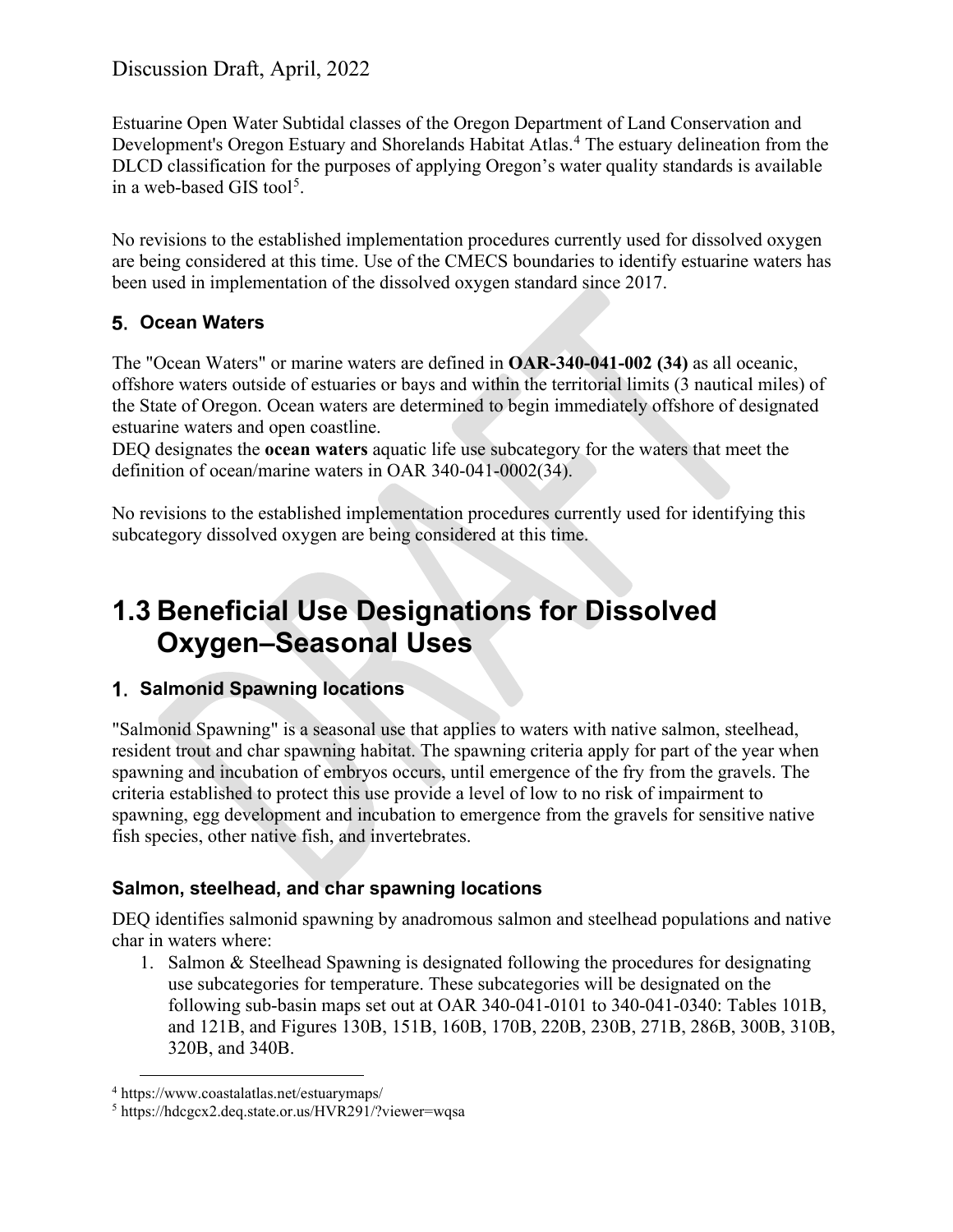2. Where 'Bull Trout Spawning and Juvenile Rearing' is designated following the procedures for designating use subcategories for temperature.

#### **Resident Tout Spawning Locations**

The spawning criteria for dissolved oxygen also apply to "active spawning areas used by resident trout species." Therefore, resident trout spawning is a seasonal use in waterbodies or reaches that are either known or presumed to support resident trout spawning.

DEQ proposes to designate active spawning areas used by resident trout species for waters:

1. Where the ODFW FHD indicates "Primarily spawning" for a resident trout species.

In addition, spawning criteria for dissolved oxygen shall be applied where spawning use by resident trout species is presumed to occur in waters where:

- 2. The ODFW FHD indicates "Resident- multiple use" or "Unknown" habitat use with the following exceptions:
	- a. Resident trout spawning is **NOT** presumed to occur in waters where any of the following conditions are met:
		- i. Where 'Cool Water Species' is the designated use subcategory for temperature.
		- ii. Within timing units where ODFW's timing tables specifically indicate spawning use by resident trout species does not occur.
		- iii. Within estuarine waters (CMECS)
		- iv. Within tidally influenced riverine waters (CMECS)
		- v. Where a site-specific determination of habitat indicates habitat characteristics do not support resident trout spawning (i.e. substrate, velocity, depth, channel size $6<sup>6</sup>$  $6<sup>6</sup>$

DEQ is updating habitat distribution for 'primarily spawning' habitat indicated for salmonids, including steelhead, trout, and char from the ODFW fish habitat database compiled in 2003 to the 2021 ODFW-FHD. The 2021 FHD includes much expended information about the location of resident trout habitat.

DEQ is also updating life stage activity timing information for reaches where "adult spawning" and "egg development through fry emergence" life-stage activities from ODFW's life stage activity timing tables originally compiled in 2003 to the recently updated 2021 version.

The data on distribution on resident trout habitat in ODFW's FHD is much more comprehensive that was available previously. ODFW estimates it has identified as much as 95% of the

<span id="page-10-0"></span><sup>6</sup> ODFW Letter to DEQ of April 10, 2006.<https://www.oregon.gov/deq/FilterDocs/ResidentTroutLetter.pdf> ODFW Letter to DEQ of July 2014[. https://www.oregon.gov/deq/FilterDocs/2014TroutSpawn.pdf](https://www.oregon.gov/deq/FilterDocs/2014TroutSpawn.pdf) ODFW Letter to DEQ of August 14, 201[4 https://www.oregon.gov/deq/FilterDocs/2014UrbanStreamTrout.pdf](https://www.oregon.gov/deq/FilterDocs/2014UrbanStreamTrout.pdf) Clarification of Resident Rainbow Trout and Coastal Cutthroat Spawning Use in the Coquille, Nov. 13, 2020 <https://www.oregon.gov/deq/wq/Documents/ir1820coqTroutSpawnResub.pdf>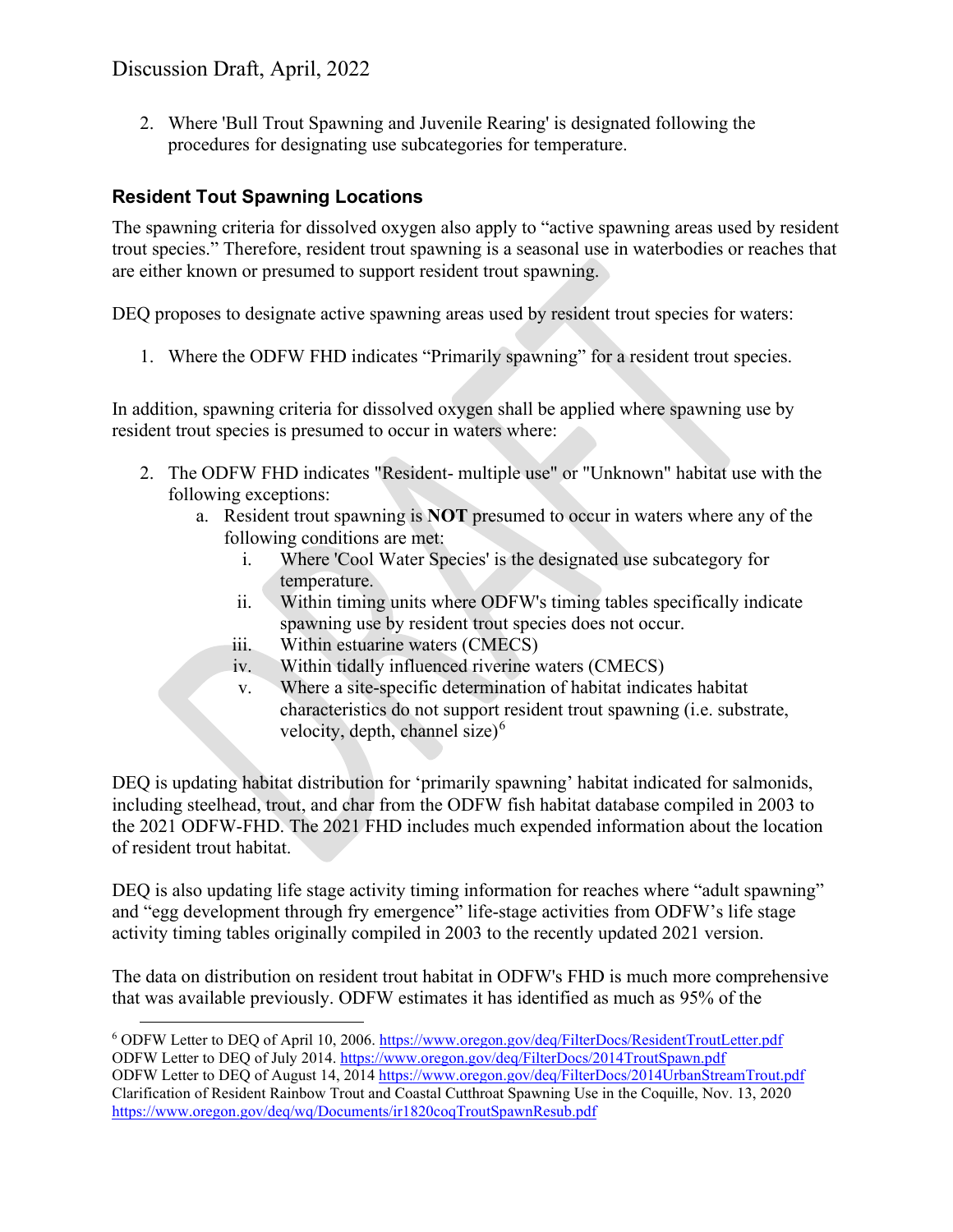distribution of resident trout species within Oregon in the current database. In some areas ODFW has also specifically identified where 'Primarily Spawning' habitat occurs. However, most of the habitat is identified for "Resident- Multiple Uses" where multiple life stage activities, such as spawning, rearing, and foraging, can be co-supported but ODFW has not determined the specific uses that occur at the reach level.

Without specific information about which habitat is suitable for spawning where resident trout species are 'Resident', DEQ shall presume spawning use in these waters unless there is additional information that the specific habitat and life history use by resident trout species in a waterbody excludes suitability for spawning and application of the spawning criteria under the dissolved oxygen standard.

DEQ has identified some factors which can be identified with readily available data sets that indicate resident trout spawning is not a use that could be supported in waterbodies with specific characteristics. DEQ will also work with ODFW to identify a site-specific evaluation method that can be used to determine whether a specific waterbody where resident trout species are 'resident' can or cannot support spawning as one of the multiple uses. These will be detailed in the TSD.

#### **Salmonid spawning dates**

The dates when "Salmon & Steelhead Spawning" spawning are designated, or as revised in this rule, for the temperature use subcategory also apply for the dissolved oxygen spawning criteria to protect spawning and egg incubation for anadromous salmon and steelhead. Both the temperature and dissolved oxygen criteria for spawning are derived from studies of requirements for salmonid life stages of egg incubation from adult spawning to hatch.

DEQ proposes to use the following procedures to designate when the resident trout spawning use occurs. DEQ will use data from ODFW's life stage timing tables, which include more specific data on spawn timing for resident trout species than was previously available.

#### **Start Dates for Resident Trout Spawning Designation**

DEQ proposes to designate resident trout spawning use **starting** on the following dates:

1. On the initial data of peak use according to ODFW's timing tables, but no later than **January 1.**

#### **End Dates for Resident Trout Spawning Designation**

DEQ proposes to apply spawning through emergence use **ending** on the following dates,:

- 2. On **May 15** in waters designated for resident trout spawning.
- 3. On **June 15** in waters where the designated use subcategory for temperature is "Core Cold-water habitat".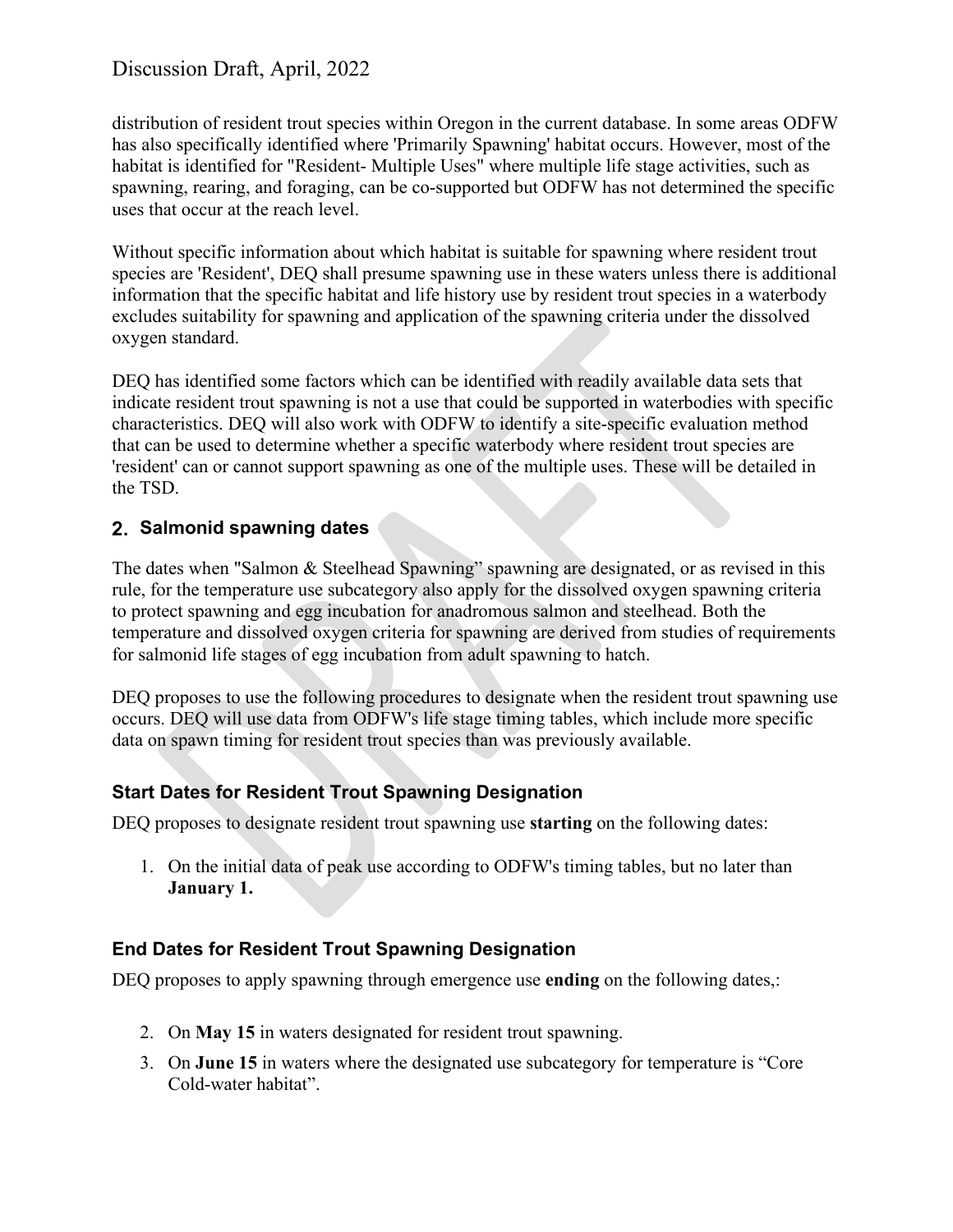#### **Spawning Dates for "Bull trout spawning and juvenile rearing" Use Designations**

In waters where the designated use subcategory for temperature is 'Bull Trout Spawning  $\&$ Juvenile Rearing' on the following specific dates in the administrative basins indicated below<sup>[7](#page-12-0)</sup>:

- a. **August 15 May 15** Deschutes, Hood, Powder
- b. **August 15 May 30** Klamath, Willamette, Malheur River
- c. **August 15 March 31** Grande Ronde- Wenaha sub-basin
- d. **August 15 May 31** Grande Ronde Imnaha sub-basin
- e. **September 15 April 30** John Day, Umatilla, Walla Walla
- f. **September 15 April 15** Grande Ronde Upper Grande Ronde sub-basin
- g. **September 15 May 15** Grande Ronde Wallowa sub-basin

DEQ is also updating life stage activity timing information for reaches where "adult spawning" and "egg development through fry emergence" life-stage activities to the recently updated 2021 version of ODFW's life stage activity timing tables. The tables contain much expanded information about timing for resident trout species than was available in 2003.

Since 2004, DEQ has used January 1 as the assumed start date for spawning of resident trout species. Like steelhead these are spring spawning species, it also assumed that waterbodies which support resident trout spawning would be able to attain the dissolved oxygen criterion by this date under natural conditions.

Analysis of new updated data for resident trout species in ODFW's timing tables shows resident trout populations initiate spawning between Nov. 1 and March 15. January 1 is the most common start date for resident trout spawning in populations across the state. Only 22 populations of resident trout identified by timing unit statewide (1.5%) start spawning before January 1. Therefore, DEQ proposed to start application of the spawning criteria by the start of peak spawning for these particularly early populations and continue to apply the current implementation procedure of January 1 for the rest. This is only slightly different from the current implementation procedures for applying dissolved oxygen spawning.

No revisions to the established implementation procedures currently used for identifying resident trout spawning end dates are being considered at this time. The method for applying spawning criteria is the same as for the 'Salmon & Steelhead Spawning' use subcategory for temperature. End dates for resident trout species are the same that apply to steelhead, which are also spring spawners and a subspecies of *Oncorhynchus mykiss* along with Rainbow and Redband trout.

<span id="page-12-0"></span><sup>7</sup> DEQ Letter to EPA Region 10 of February 4, 2004.<https://www.oregon.gov/deq/FilterDocs/standardsclar.pdf>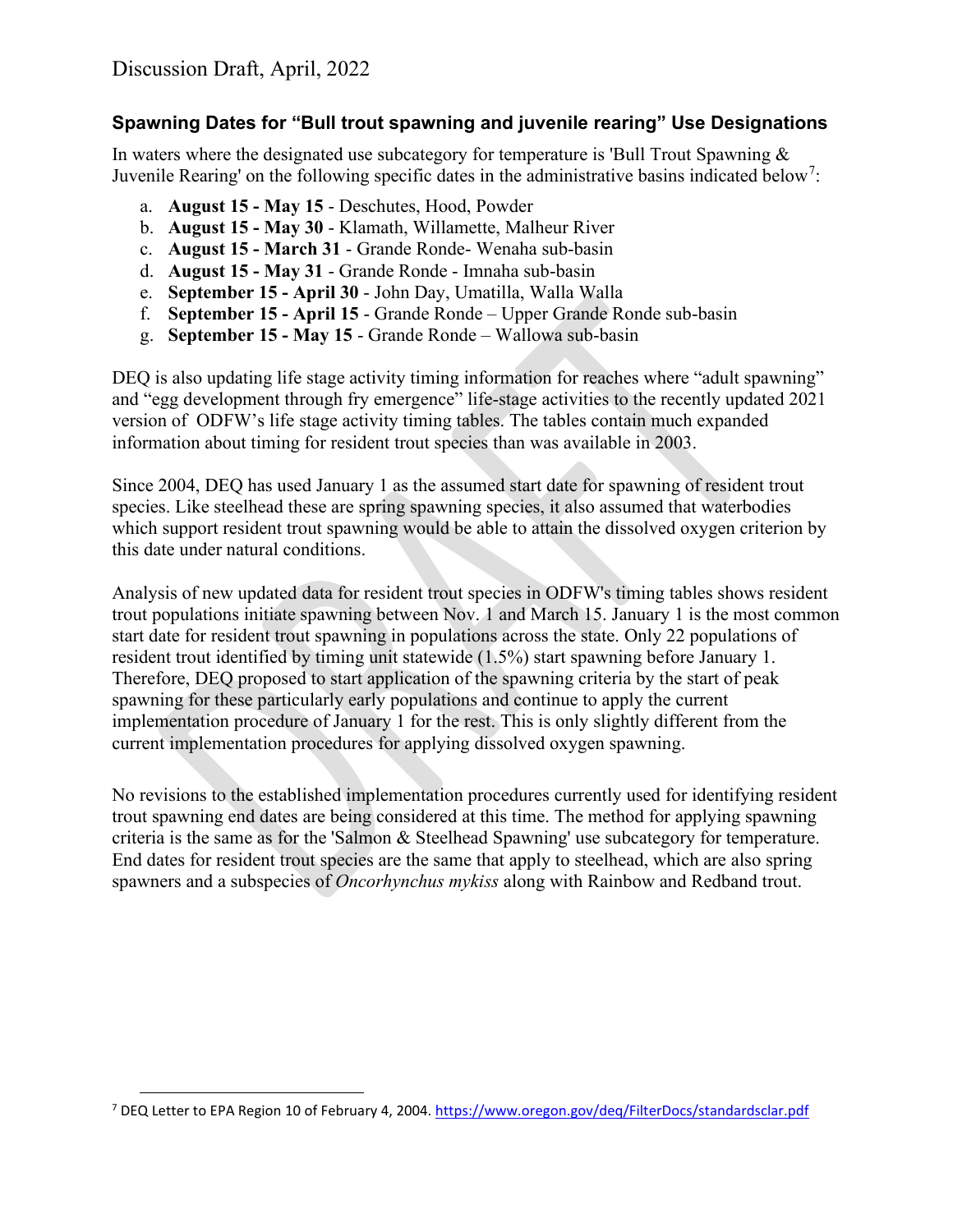## **Appendix A: List of data sources**

<span id="page-13-0"></span>

| Originator                                                                         | <b>Data Set</b>                                                                                                               | Type                                                                                 | <b>Source</b>                                                                                 |
|------------------------------------------------------------------------------------|-------------------------------------------------------------------------------------------------------------------------------|--------------------------------------------------------------------------------------|-----------------------------------------------------------------------------------------------|
| OR Dept. of Fish and Wildlife                                                      | <b>Fish Habitat Distribution</b><br>Database                                                                                  | Organismal surveys, habitat surveys,<br>professional opinion                         | https://nrimp.dfw.state.or.us/DataClearinghouse/default.aspx?p=202&XMLname=1167.<br>xml       |
| OR Dept. of Fish and Wildlife                                                      | Timing / In Water Work<br>Unit Database                                                                                       | Locations of life stage timing                                                       | https://nrimp.dfw.state.or.us/nrimp/default.aspx?pn=timinggisdata                             |
| OR Dept. of Fish and Wildlife                                                      | Tables                                                                                                                        | Life stage Activity Timing Observed timing of life stage presence<br>and habitat use | https://nrimp.dfw.state.or.us/nrimp/default.aspx?pn=timingtables                              |
| U.S. Fish and Wildlife Service                                                     | <b>Bull Trout Critical Habitat</b><br>Designation                                                                             | Habitat surveys                                                                      | https://www.fws.gov/pacific/bulltrout/finalcrithab/BT FCH GIS 2010.zip                        |
| <b>U.S. Forest Service</b>                                                         | NorWeST Observed<br>Temperature Data                                                                                          | Observed water temperatures                                                          | https://www.fs.fed.us/rm/boise/AWAE/projects/NorWeST/StreamTemperatureDataSum<br>maries.shtml |
| U.S. Geological Survey                                                             | Occurrence locations and<br>trait data for freshwater<br>fishes, amphibians, and<br>reptiles native to the state<br>of Oregon | Observed species occurrence                                                          | https://www.sciencebase.gov/catalog/item/5bbd20f2e4b0fc368eaeb96a                             |
| U.S. Geological Survey,<br>Forest and Rangeland Ecosystem<br><b>Science Center</b> | (Rana boylii) surveys in<br>Oregon 2019                                                                                       | Foothill yellow-legged frog Observed species occurrence and<br>eDNA                  | https://www.sciencebase.gov/catalog/item/5db72623e4b0b0c58b5a48ad                             |
| Oregon DEQ Ambient Water<br><b>Quality Monitoring System</b><br>(AWQMS) Database   | Continuous Temperature<br>Data compiled for the<br><b>Integrated Reports</b>                                                  | Observed water temperatures                                                          | https://www.oregon.gov/deq/wq/pages/wqdata.aspx                                               |

 $\mathcal{L}$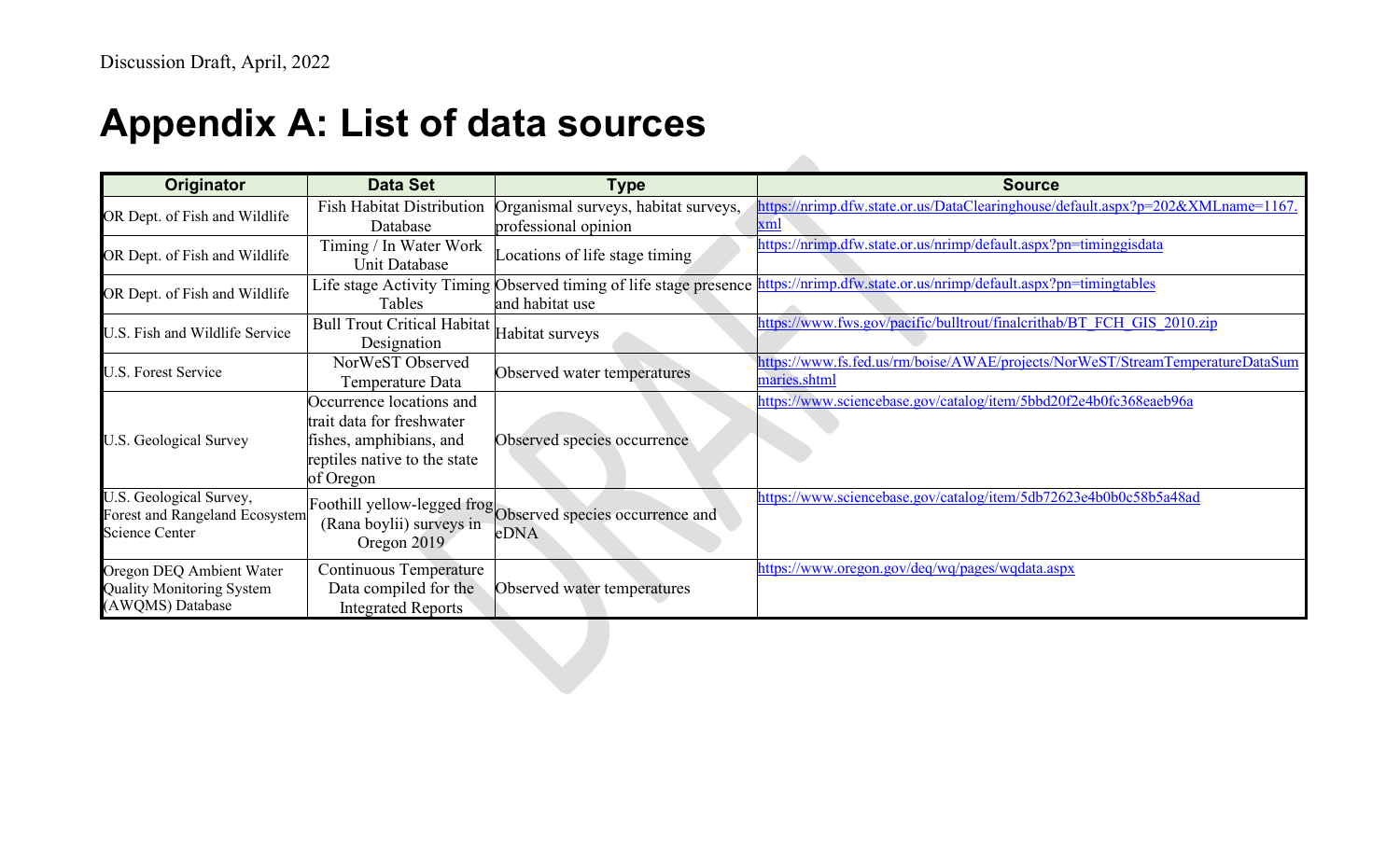| Family          | <b>Common Name</b>           | Genus             | <b>Species</b>                      |
|-----------------|------------------------------|-------------------|-------------------------------------|
| Acipenseridae   | Green sturgeon               | Acipenser         | medirostris                         |
| Acipenseridae   | White sturgeon               | Acipenser         | transmontanus                       |
| Centrarchidae   | Smallmouth bass              | Micropterus       | dolomieu                            |
| Clupeidae       | American shad                | Alosa             | Sapidissima spp.<br>Clupeidae       |
| Cottidae        | Columbia mottled<br>sculpin  | Cottus            | hubbsi                              |
| Cottidae        | Klamath Lake<br>sculpin      | Cottus            | princeps                            |
| Cottidae        | Klamath marbled<br>sculpin   | Cottus            | klamathensis                        |
| Cottidae        | Malheur mottled<br>sculpin   | Cottus            | bendirei                            |
| Cottidae        | Margined sculpin             | Cottus            | marginatus                          |
| Cottidae        | Mottled sculpin              | Cottus            | bairdii                             |
| Cottidae        | Paiute sculpin               | Cottus            | beldingii                           |
| Cottidae        | Pit sculpin                  | Cottus            | pitensis                            |
| Cottidae        | Prickly sculpin              | Cottus            | asper                               |
| Cottidae        | Reticulate sculpin           | Cottus            | perplexus                           |
| Cottidae        | Slender sculpin              | Cottus            | tenuis                              |
| Cottidae        | Torrent sculpin              | Cottus            | rhotheus                            |
| Cyprinidae      | Tui chub                     | Siphateles        | bicolor                             |
| Catostomidae    | Goose Lake sucker            | Catostomus        | Occidentalis spp.<br>lacusanserinus |
| Catostomidae    | Klamath largescale<br>sucker | Catostomus        | snyderi                             |
| Catostomidae    | Klamath smallscale<br>sucker | Catostomus        | rimiculus                           |
| Catostomidae    | Largescale sucker            | Catostomus        | macrocheilus                        |
| Catostomidae    | Lost River sucker            | <b>Deltistes</b>  | luxatus                             |
| Catostomidae    | Modoc sucker                 | Catostomus        | microps                             |
| Catostomidae    | Mountain sucker              | Catostomus        | platyrhynchus                       |
| Catostomidae    | Shortnose sucker             | <b>Chasmistes</b> | brevirostris                        |
| Catostomidae    | Tahoe sucker                 | Catostomus        | tahoensis                           |
| Catostomidae    | Warner sucker                | Catostomus        | warnerensis                         |
| Osmeridae       | Eulachon                     | Thaleichthys      | pacificus                           |
| Percopsidae     | Sand roller                  | Percopsis         | transmontana                        |
| Pogonichthyinae | <b>Speckled Dace</b>         | Rhinichthys       | osculus                             |
| Pogonichthyinae | <b>Longnose Dace</b>         | Rhinichthys       | cataractae                          |
| Pogonichthyinae | <b>Leopard Dace</b>          | Rhinichthys       | falcatus                            |
| Pogonichthyinae | Klamath Speckled<br>Dace     | Rhinichthys       | osculus spp.<br>klamathensis        |
| Pogonichthyinae | Umpqua Dace                  | Rhinichthys       | evermanni                           |

#### <span id="page-14-0"></span>**Table 2 Species list of non-salmonid cool water community indicator species[8](#page-14-1) in the FHD.**

<span id="page-14-1"></span><sup>8</sup> See DEQ issue papers for temperature (DEQ 1995b) and dissolved oxygen (DEQ 1995a)